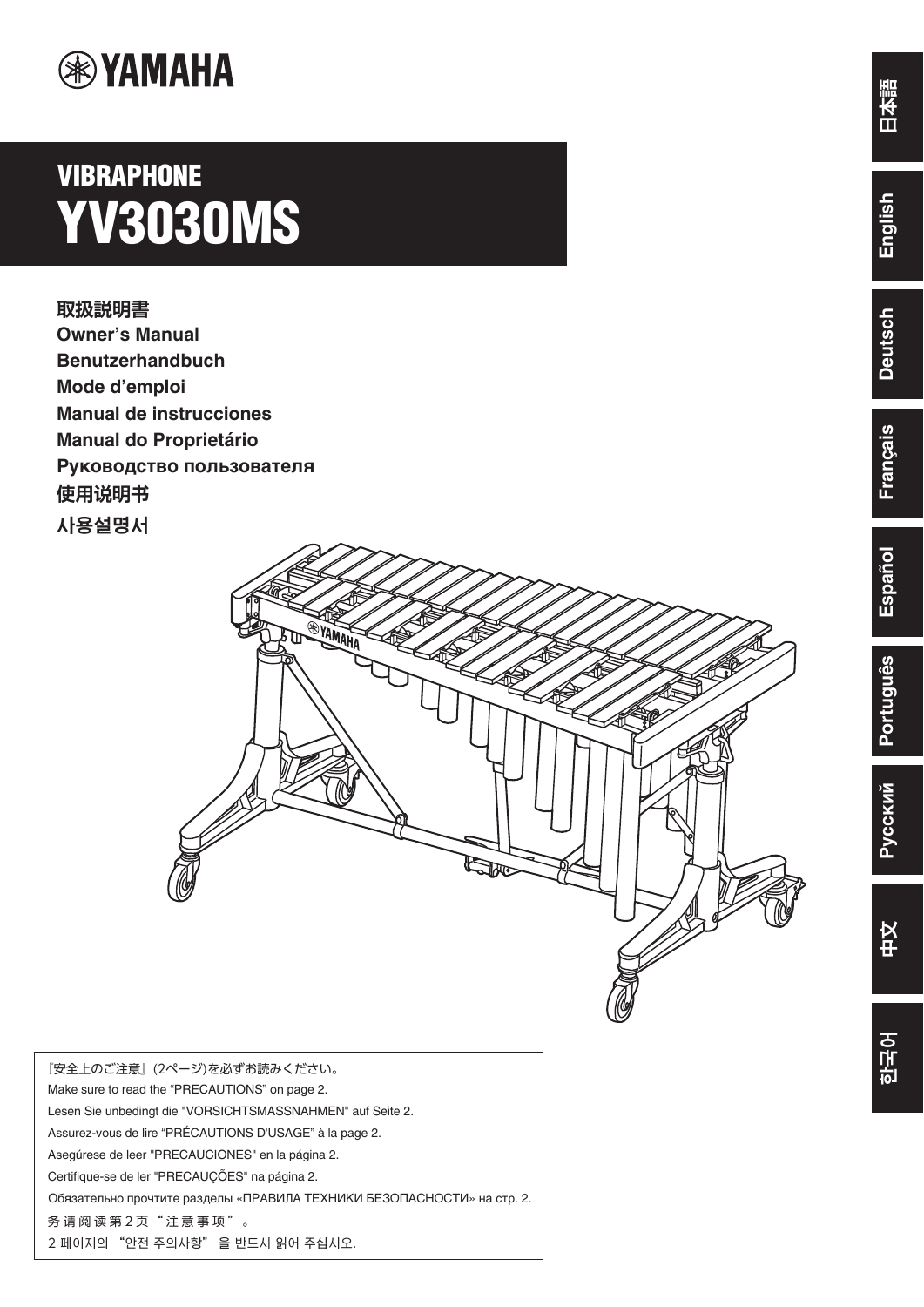# PRECAUTIONS

### PLEASE READ CAREFULLY BEFORE PROCEEDING

Please keep this manual in a safe and handy place for future reference.

# **CAUTION**

**Always follow the basic precautions listed below to avoid the possibility of physical injury to you or others, or damage to the instrument or other property. These precautions include, but are not limited to, the following:**

### Do not disassemble

- Repairs or part replacement should not be attempted unless instructions are provided in the manual.
- Do not disassemble the gas spring. Since high-pressure gas is sealed inside the gas spring, any attempt to disassemble it is dangerous and creates a high risk of injury.

### **Assembly**

• Assemble the instrument in the proper sequence by following the assembly instructions in this manual. Also, make sure to tighten the screws or bolts regularly. Failure to do so may result in damage to the instrument or cause the instrument to overturn, possibly causing injury.

### Transportation and Installation

- When assembling or moving the instrument, always use two or more people. Failure to do so might result in damage to the instrument or the instrument overturning, possibly causing injury.
- Do not place the instrument in an unstable position where it might accidentally fall over.
- Lock both left and right casters except when moving or transporting the instrument. Failure to do so might result in the instrument moving or overturning, possibly causing injury.
- When lifting and transporting the instrument, support the side frames with two or more people.
- The instrument should only be moved across smooth, flat surfaces when using the casters. On a sloped, unstable or gravel surface, the instrument may overturn or run out of control, and possibly cause injury.
- Never run when moving or transporting the instrument using the casters. Doing so can result in the instrument hitting an obstacle or wall and causing serious injury.
- Do not go near the instrument during an earthquake. Strong shaking during an earthquake could cause the instrument to move or tip over, resulting in damage to the instrument or its parts, possibly causing injury.

### **Handling**

- When the instrument rattles, makes noise or vibrates, immediately stop using it, and tighten all screws again. Failure to do so may result in the instrument overturning and could possibly cause injury.
- Never touch the rotating pulleys. Doing so may result in pinching your fingers, etc.
- Do not insert your hands or feet in any gaps on the casters or active parts of the pedal. Doing so may result in them being pinched and could possibly cause injury.
- Do not play around the instrument. Doing so may cause you to bump into the instrument, possibly resulting in injury. It also may cause the instrument to overturn. Do not allow children to play around the instrument.
- Do not lean, rest your weight or place heavy objects on the instrument. Doing so may result in the instrument overturning, damage to the tone bars or frame, or injury to you or others.
- Keep small parts out of the reach of infants. Your children may accidentally swallow them.

Yamaha cannot be held responsible for damage caused by improper use or modifications to the instrument.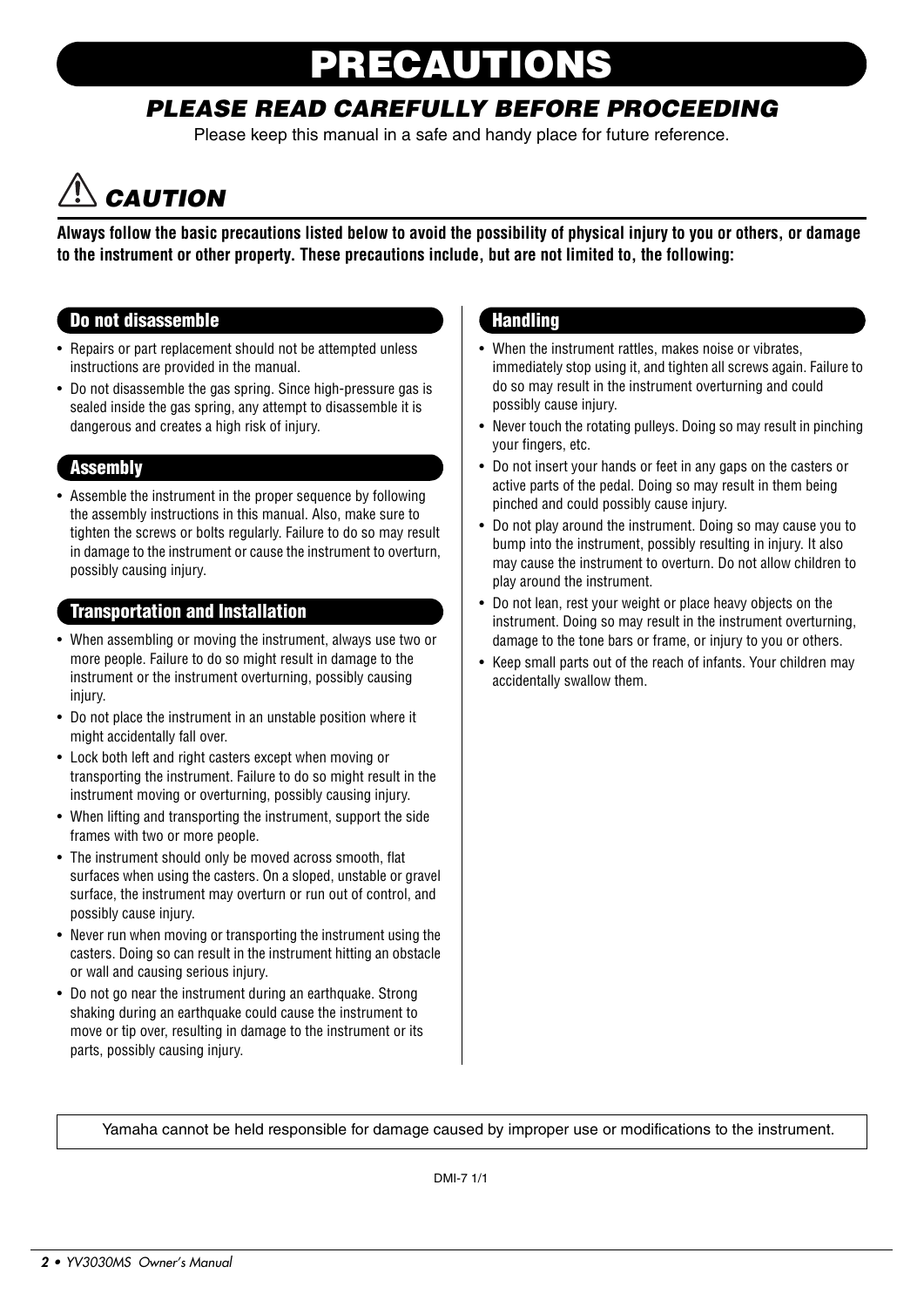### **NOTICE**

**To avoid the possibility of damage to the product, follow the notices below.**

### **Handling**

- **Do not strike the tone bars with glockenspiel mallets or any other solid objects. Doing so may dent or scratch the tone bars, altering their pitch.**
- **Do not use the instrument in locations with poor ventilation.**
- **When moving the instrument, make sure all caster stoppers are released. Lift the instrument slightly whenever moving it over surfaces that are not smooth or flat.**
- **When moving the instrument, move it gently avoiding shocks and impacts. The instrument is sensitive to shocks and may become damaged.**
- **If the instrument is often moved, screws, parts, etc., may become loose. After moving the instrument, check and make sure all screws, parts, etc., are firmly fastened. Firmly tighten all loose items.**
- **Do not apply excessive force to lift the frame end as it may pull the gas spring off from the leg.**
- **Do not expose the instrument to rain, water, excessive dust or vibrations, or extreme cold or heat (such as in direct sunlight, near a heater, or in a car during the day) to prevent the possibility of instrument disfiguration or malfunction.**
- **Do not place vinyl, plastic or rubber objects on the instrument, since this might discolor the instrument.**

### **Maintenance**

**• When cleaning the tone bars, wipe with a soft and dry cloth. Stains that are visible may be wiped off using a small amount of ethyl alcohol applied to a soft cloth. Do not use paint thinners, solvents or a wet cloth.**

### INFORMATION

### **Casters**

**Before playing the instrument, make sure the casters and legs are parallel. As the angle between the leg and the caster approaches at a right angle, a rattling sound is more likely to be generated from the caster when playing.**



### **About this manual**

- **The illustrations as shown in this manual are for instructional purposes only, and may appear somewhat different from those on your instrument.**
- **The company names and product names in this manual are the trademarks or registered trademarks of their respective companies.**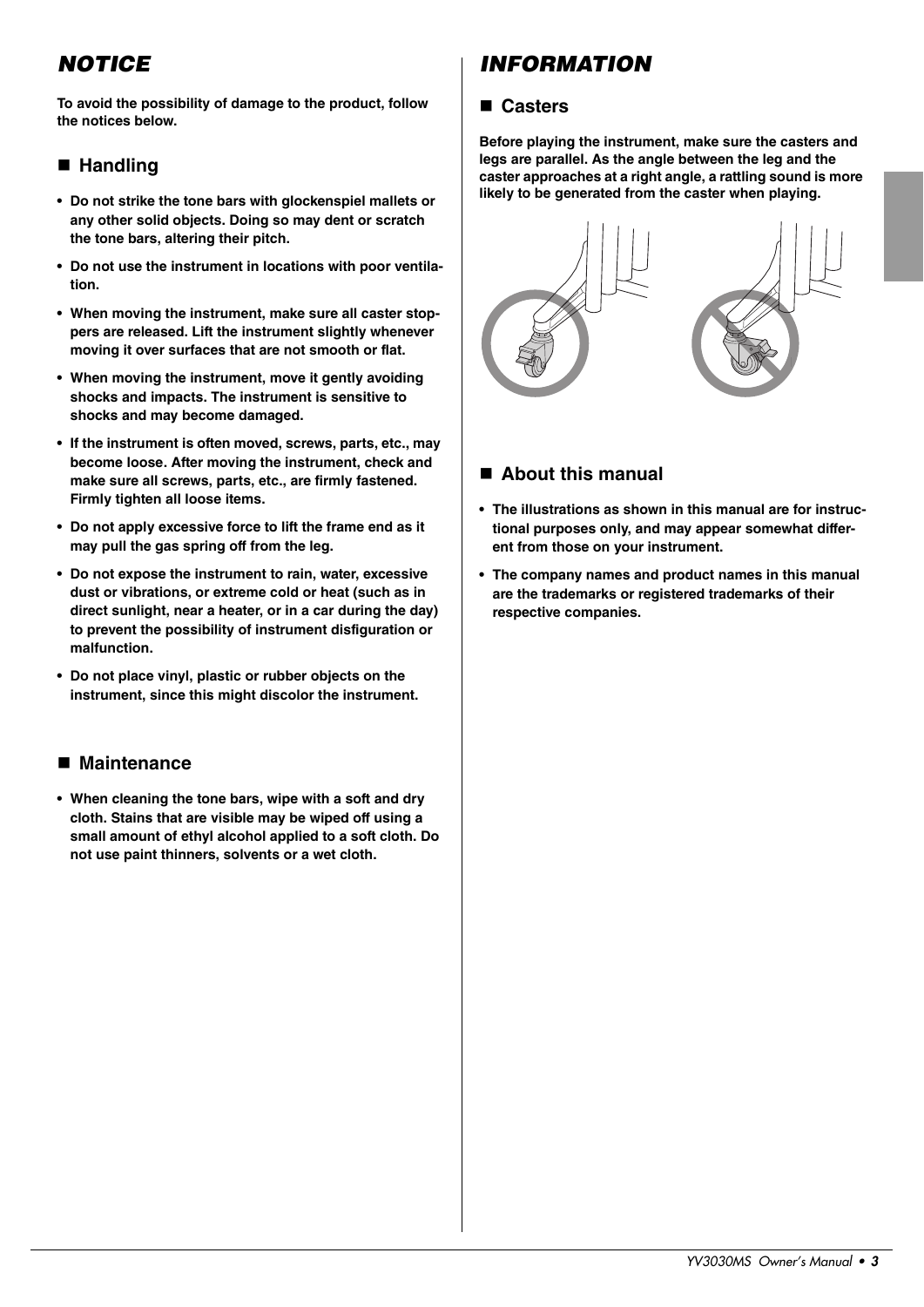# Introduction

Thank you for purchasing the Yamaha VIBRAPHONE YV3030MS.

This vibraphone, can be used in school performances or playing by hobbyists.

To get full use and performance enjoyment from this instrument, please read this owner's manual carefully before using it. After you have read the manual, keep it in a safe and handy place for future reference.

For handling a vibraphone variable-speed driver, refer to the manual bundled with the vibraphone variable-speed driver.

# Confirmation of Packing Contents

Please make sure your package includes the parts shown below before assembling the instrument.

\* If any parts are missing, please contact your dealer or qualified Yamaha service personnel.

q **Owner's Manual (this document)**



w **Main unit × 1 (tone bars, frame, damper, driver attachment)**



### **NOTE**

A vibraphone variable-speed driver YVD20 (sold separately) and an AC adaptor (sold separately) are required for rotating the fans of the YV3030MS.







t **Resonators (natural tone side) × 1**



**6** Resonators (accidental tone side)  $\times$  1



### **(7)** Drop cover  $\times$  1

i **M8 socket screw × 2, M6 socket screw × 7, cup head square neck bolt × 1, wing nut × 1**  $*$  These parts (M6 socket screw  $\times$  1, cup head square neck bolt, and wing nut) for the YV3030MS are specifically used for assembling the vibraphone variable-speed driver YVD20 (sold separately). Be careful not to lose them.

**9** Hex key  $\times$  1

!0**Yamaha representative or authorized distributor list x1**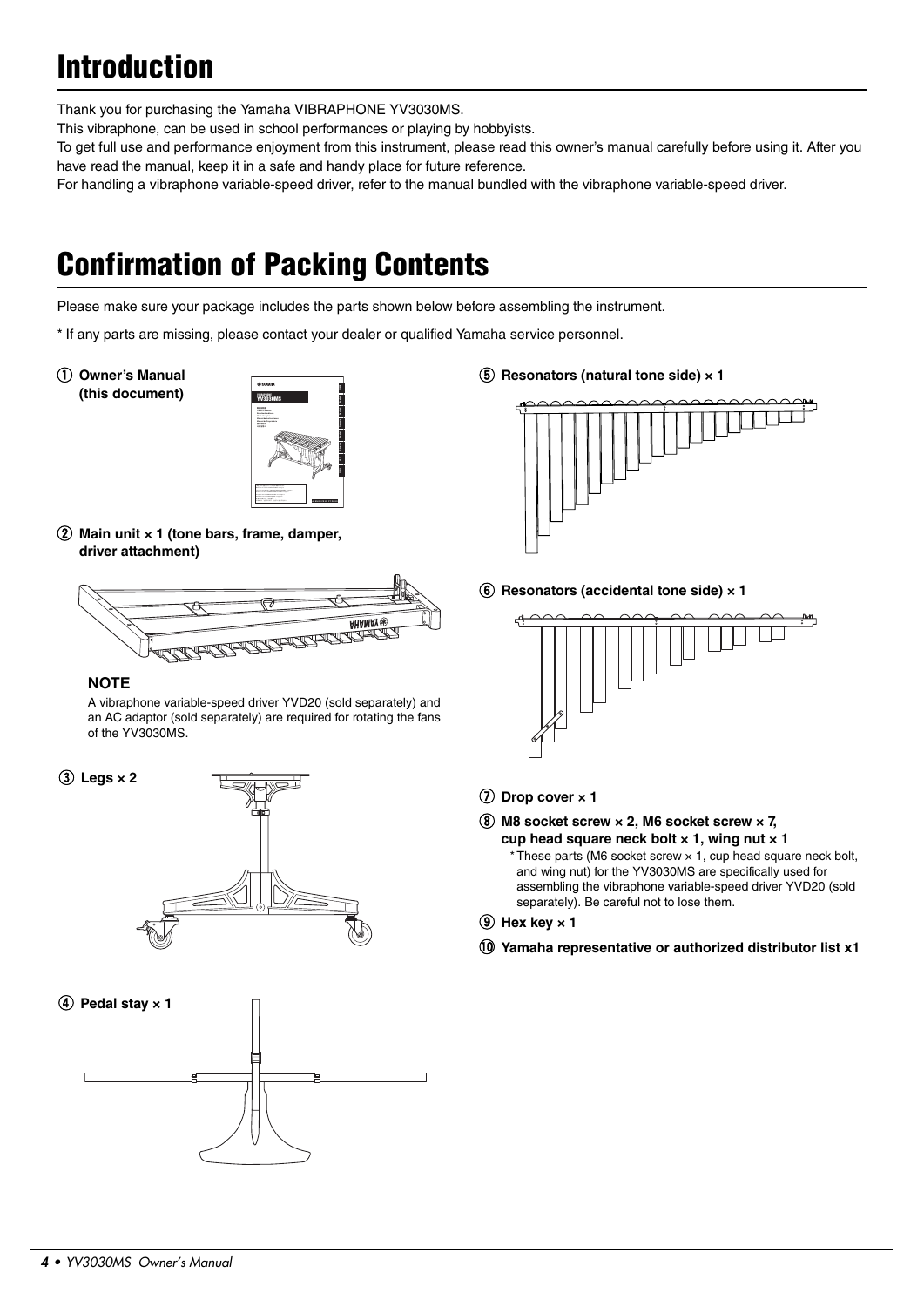## Part Names



## Assembly



Assemble the instrument in a place where there is sufficient room.

**1. Align the white marks on the left leg and pedal stay, and then connect the left leg, pedal stay and right leg.**

In this step, also turn the slant stay connectors upward and the damper pedal towards to you.



**2. Using the included hex key, temporarily secure the four screws.**

Use the larger screws to secure the pedal stay.

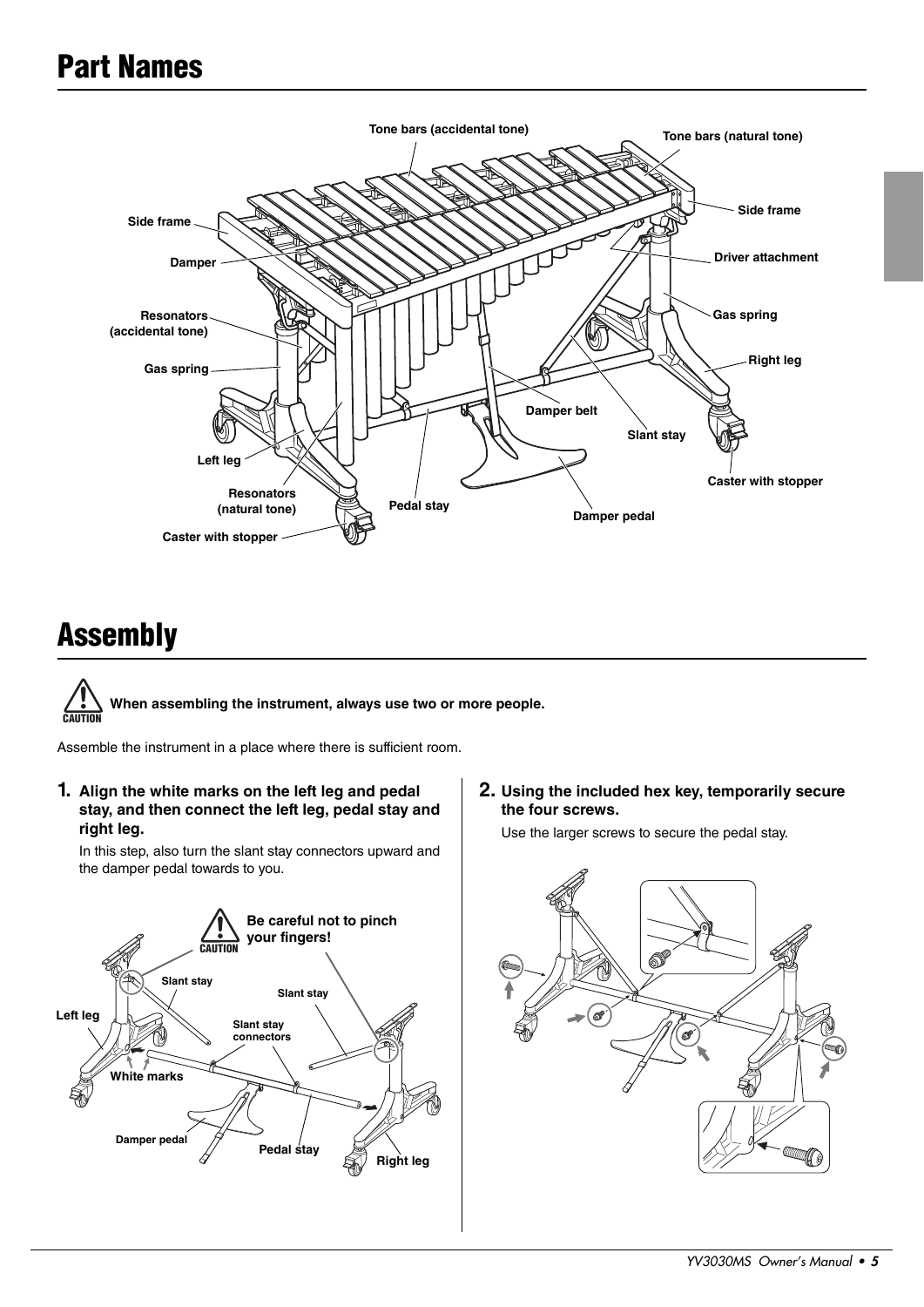### **Assembly**

**3.** Tighten the screws in this order: **O** slant stays, **@ pedal stays.**



**6. To prevent the pedal from moving uncontrollably, secure the damper by hooking the damper belt tip to the hook of the main unit.**



**7. Stand the instrument upright while being careful to avoid overturning or falling of instrument.**



To prevent damage to the floor and the main unit, leave the main unit in the shipping package, or place a rug or soft cloth on the floor underneath the main unit.



**5. Turn the leg assembly upside down, put it on the main unit, and then secure it with the four screws.**

### **NOTE**

If the direction of legs and main unit is not correct, the location of pins and holes may be misaligned, and may not be assembled properly.





**8. Lock the casters by pressing the stoppers on the left and right casters.**



**9. Lower the damper pedal.**

Unbuckle the damper belt to avoid excessive tension to the belt when raising the position of the instrument height in step 11.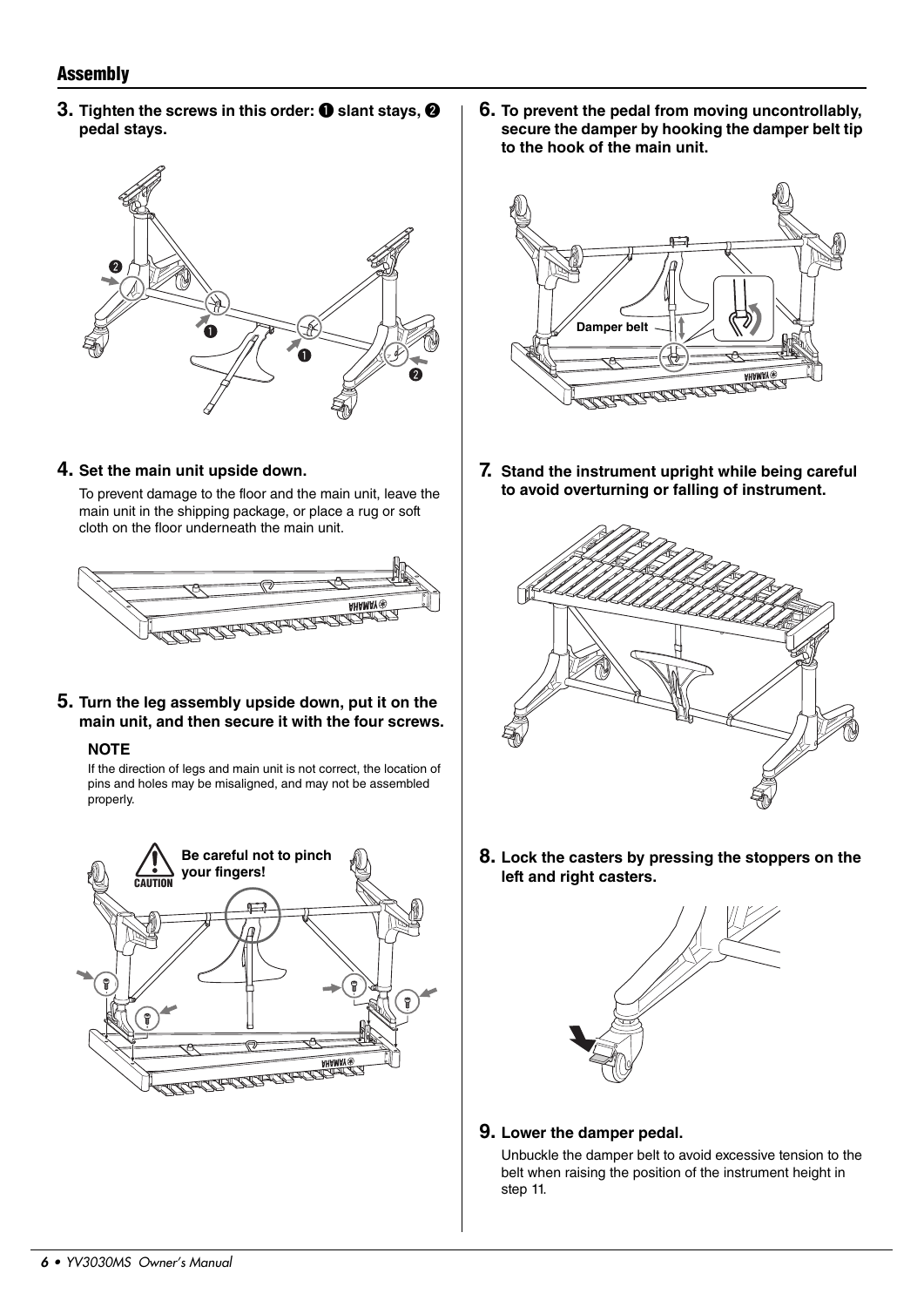### **10. Attach the resonators.**

Insert the resonators from underneath the main unit and rest the high sound side and then the low sound side onto the resonator holders.

#### **NOTE**

- Make sure not to confuse the natural tone side and accidental tone side resonators.
- Take care not to bump the resonators against the legs etc.





**2** To engage the low sound side, lift it over the resonator holders, and then insert it into the gap between the two holders, as shown in the illustration.



### **11. Adjust the instrument height.**

Pulling the lever on the left and right leg raises the height, while firmly pressing down on the side frame while pulling the lever lowers the height. When you release the lever, the instrument height is fixed at that height.



#### **NOTE**

- The legs have a scale that serves as a guide for adjusting the height.
- We recommend that you lower the height slightly more than you intend, and then make minor adjustments while raising it little by little.
- Adjust the left and right height at the same time to maintain the level of the tone bars.
- Grease is applied to the cylinders of the legs to allow for smooth height adjustment. If the grease sticks to your hands, rinse it off with running water.
- Unbuckle the damper belt when you re-adjust the instrument height.

### **12. Adjust the depth of the pedal pressing.**

Unbuckle the damper belt, adjust the position of the pedal, and then fix it by buckling the belt.



### **13. Make sure all screws are tightened securely.**

**Assembly is now complete.**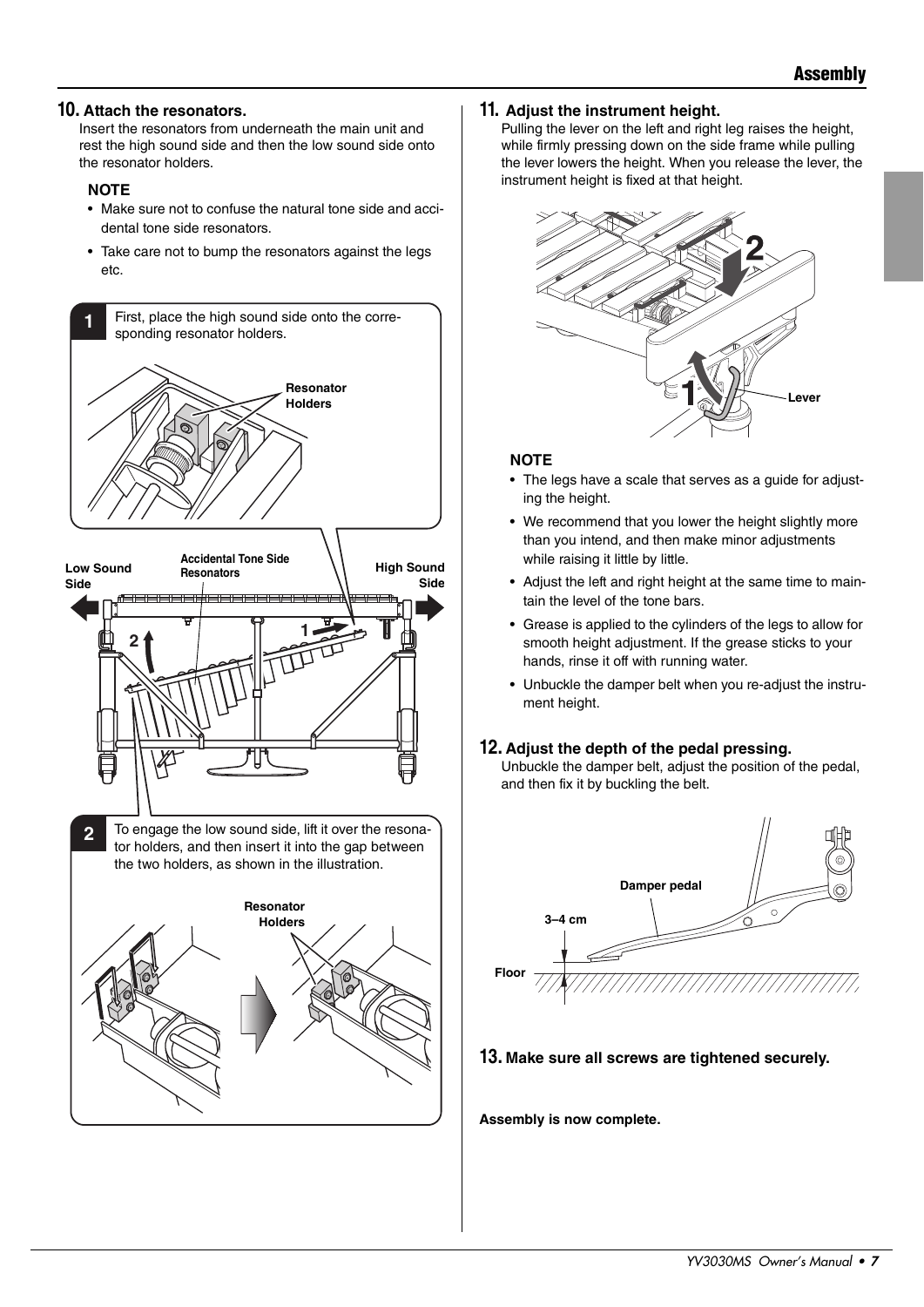# **Specifications**

| Range                              | Three octaves: F33-F69                   |
|------------------------------------|------------------------------------------|
| <b>Bars</b>                        | Aluminum alloy                           |
| <b>Height Adjustable</b>           | From 66 cm to 85 cm                      |
| Dimensions (WxD)                   | 127 cm $\times$ 74 cm                    |
| Weight                             | 35 kg                                    |
| <b>Included Accessories</b>        | Drop cover, hex key                      |
| <b>Separately Sold Accessories</b> | Vibraphone variable-speed driver (YVD20) |

\* The contents of this manual apply to the latest specifications as of the publishing date. To obtain the latest manual, access the Yamaha website and download the manual file. Since specifications, equipment or separately sold accessories may not be the same in every locale, please check with your Yamaha dealer.

### Comparison with piano keyboard

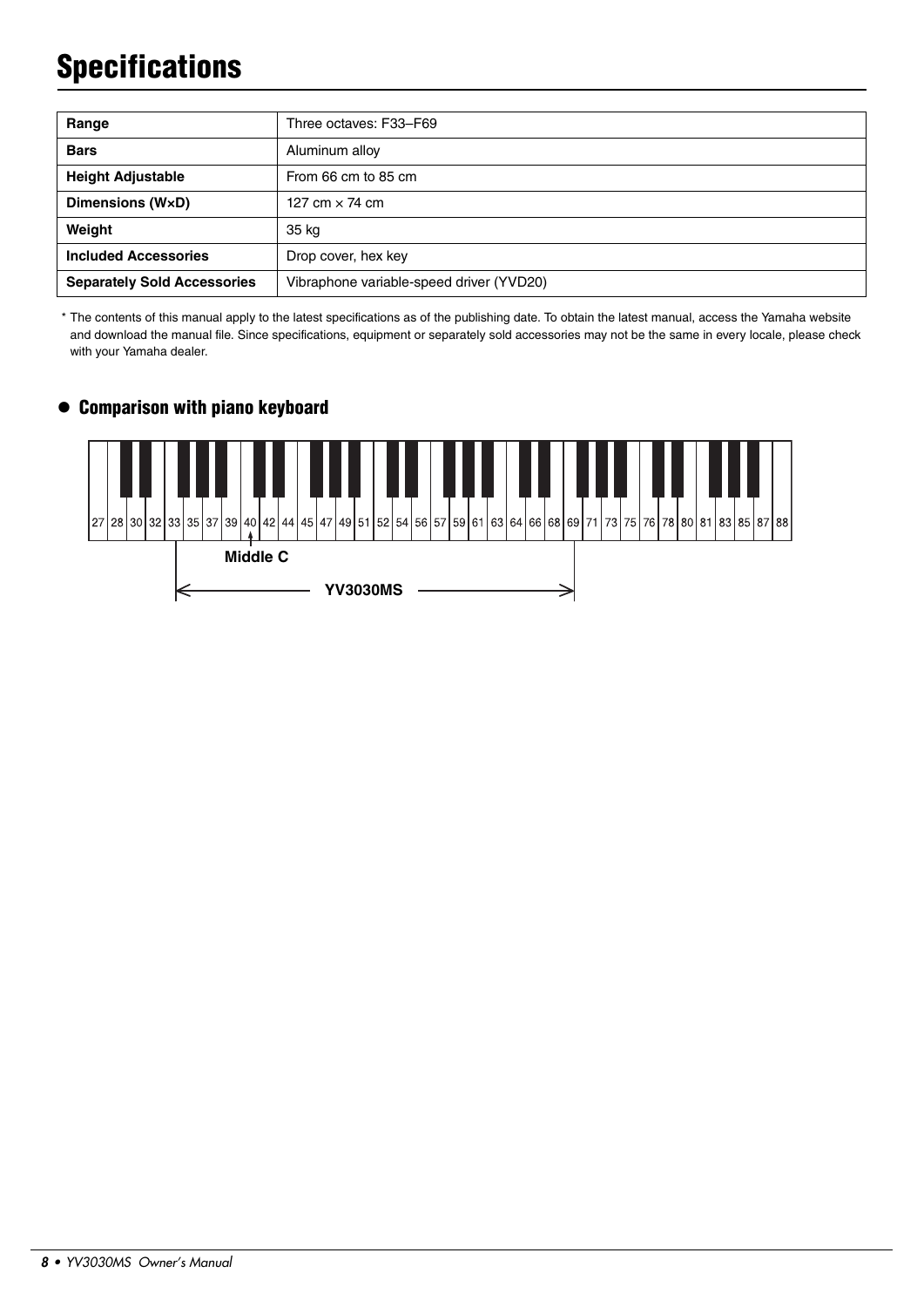### **MEMO**